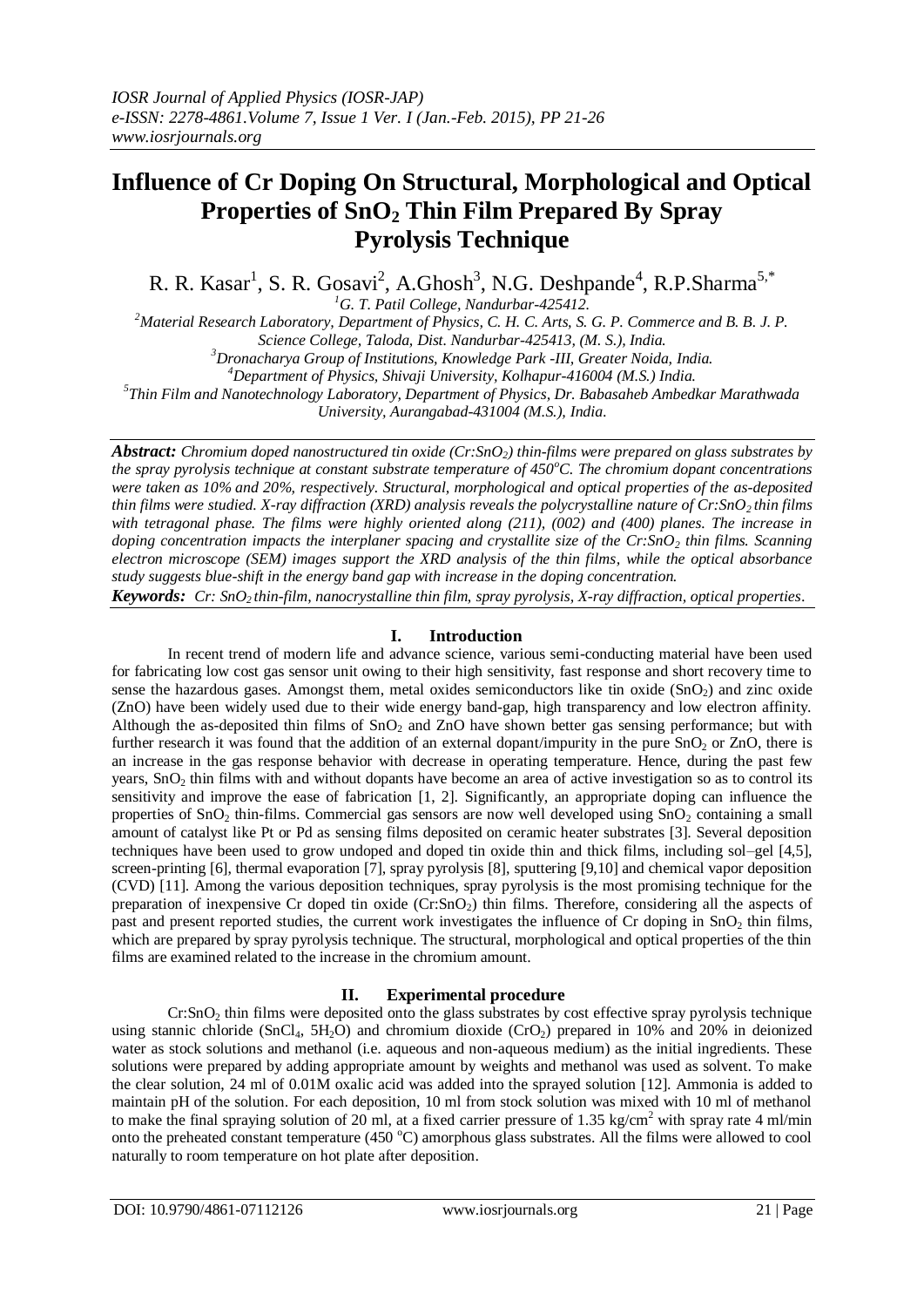The  $Cr:SnO<sub>2</sub>$  thin films prepared by spray pyrolysis technique were characterised for structural, morphology and optical properties. The structural characterization of deposited thin films was carried out by analyzing the X-ray diffraction patterns (XRD) obtained using a Philips X-ray diffractometer model PW- 1710  $(λ = 1.5405 Å$  for CuKα radiation). The morphological and elemental analysis was obtained by scanning electron microscopy (SEM) by using JEOL system. The absorbance spectra were taken at room temperature and at normal incidence by UV-VIS spectrophotometer (Lambda 25) in the wavelength range 350–1000 nm.

### **III. Result and discussion**

The XRD pattern of the Cr:  $SnO<sub>2</sub>$  thin films deposited at various doping concentration (%) is shown in Fig.1



**Fig. 1 XRD patterns of spray deposited Cr doped SnO<sup>2</sup> thin films at various concentrations**

It shows that the material deposited is of polycrystalline in nature. The peaks show (2 1 1), (0 0 2) and (4 0 0) reflections of undoped SnO2. Similar XRD patterns were obtained for all films with different Cr concentrations with a slight shift to the higher angles, which is more pronounced in case of the 20% doping [13- 15]. A matching of the observed and the standard (h k l) planes confirms that the deposited films were of rutile tetragonal structure [16]. The formation of more crystallites with well-defined orientation along (0 0 2) plane was observed. Some other prominent peaks corresponding to (2 1 1) and (4 0 0) planes were also present in the XRD patterns. The comparative study of XRD pattern of pure and  $Cr:SnO<sub>2</sub>$  thin film, reveals that the peaks corresponding to  $(2 1 1)$ ,  $(0 0 2)$  and  $(4 0 0)$  orientations, shifted systematically towards the higher angles in case of Cr doped SnO<sub>2</sub>. This may be due to the substitution of Cr in Sn site into the SnO<sub>2</sub> thin film and the interplaner spacing should exhibit a change with Cr concentration as is indeed observed and is shown in Fig. 2. This clearly indicates that Cr dissolves in  $SnO<sub>2</sub>$  [17]. The lattice constant 'a' and 'c' for tetragonal rutile structure are calculated and given in Table 1.

The lattice constant 'a' first decreased and then again increased; while lattice constant 'c' first increased and then decreased. It was observed that the lattice constant 'a' and 'c' calculated at 450 °C match well with the standard JCPDS data card [18]. The change in crystallite size is also associated with the concentration (%) of Cr in the solution as shown in Fig 3. The average crystallite size of Cr doped  $SnO<sub>2</sub>$  thin films were estimated for all the observed planes by using Scherrer's formula [19]. The variation in crystallite size with concentration (%) of Cr is also given in Table 1. The crystallite size 'D' decreases as concentration increases [20]. The dislocation density ( $\rho_0 \propto 10^{15}$  lines/m<sup>2</sup>) was determined using the relation [21] and is given in Table 1. It was observed that dislocation density increases in accordance with the concentration of Cr.

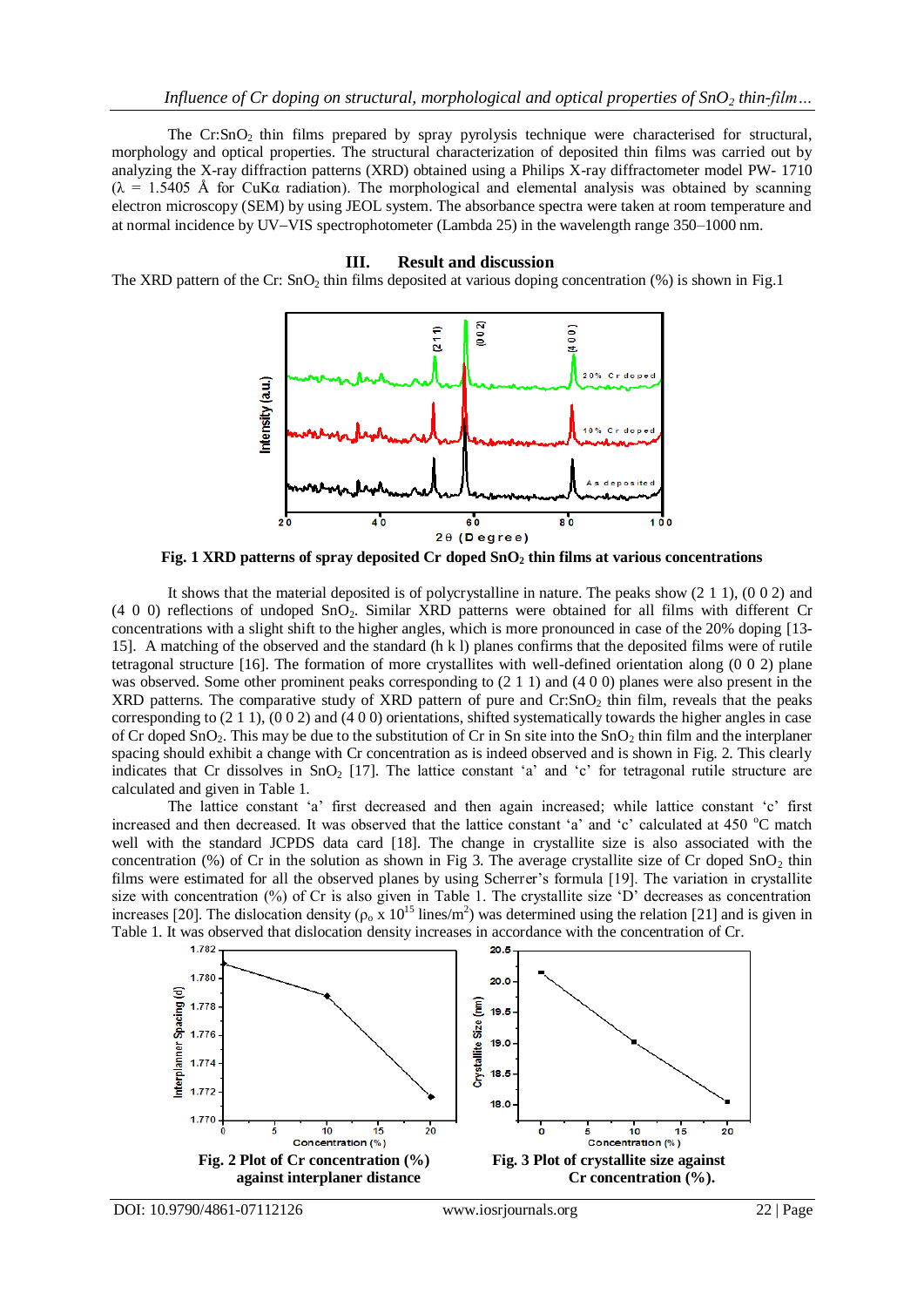| Table I bu ucturar parameters or Cr upped ShO? thin films |                                         |                                         |       |                          |        |                   |                      |  |
|-----------------------------------------------------------|-----------------------------------------|-----------------------------------------|-------|--------------------------|--------|-------------------|----------------------|--|
| concentration                                             | $\mathbf{d}_{\mathrm{obs}}(\mathbf{A})$ | $\mathbf{d}_{\mathrm{std}}(\mathbf{A})$ | (hkl) | $\mathbf{a}(\mathbf{A})$ | c(A)   | Average           | $ρD$ x $1015$        |  |
| $wt\%$                                                    |                                         |                                         |       |                          |        | $\mathbf{D}$ (nm) | $\mathbf{lines/m}^2$ |  |
| $\mathbf{0}$                                              | 1.7811                                  | 1.7641                                  | 211   | 4.8959                   | 3.0371 | 20.15             | 2.46                 |  |
|                                                           | 1.5933                                  | 1.5934                                  | 002   |                          |        |                   |                      |  |
|                                                           | 1.1890                                  | 1.1844                                  | 400   |                          |        |                   |                      |  |
| 10                                                        | 1.7788                                  | 1.7647                                  | 211   | 4.7528                   | 3.2162 | 19.02             | 2.76                 |  |
|                                                           | 1.5914                                  | 1.5934                                  | 002   |                          |        |                   |                      |  |
|                                                           | 1.1881                                  | 1.1847                                  | 400   |                          |        |                   |                      |  |
| 20                                                        | 1.7717                                  | 1.7647                                  | 211   | 4.7585                   | 3.1985 | 18.05             | 3.06                 |  |
|                                                           | 1.5860                                  | 1.5934                                  | 002   |                          |        |                   |                      |  |
|                                                           | 1.1853                                  | 1.1847                                  | 400   |                          |        |                   |                      |  |

| Table 1 Structural parameters of Cr doped SnO <sub>2</sub> thin films |  |  |  |
|-----------------------------------------------------------------------|--|--|--|
|-----------------------------------------------------------------------|--|--|--|

Quantitative analysis of the film was carried out using the EDAX technique to study stoichiometry of the film. The elemental analysis was carried out only for Sn, Cr and O. Fig. 4a and 4b shows representative EDAX spectra of Cr (10 %) and (20%) doped SnO2 thin films, respectively. The detailed results of the EDAX analysis are tabulated in table 2.a and table 2.b, respectively. The observed atomic weight percentage was found to be almost equal i.e., initially as well as finally after the thin film formation. Also it confirms the presence of Cr doping in the  $SnO<sub>2</sub>$  matrix.

|           | Table 2.a  |          | Table 2.b    |            |          |  |
|-----------|------------|----------|--------------|------------|----------|--|
| Substrate | of<br>Name | Atomic % | Substrate    | of<br>Name | Atomic % |  |
|           | element    |          |              | element    |          |  |
|           | U          | 66.31    |              | υ          | 52.67    |  |
| Glass     | Sn         | 23.12    | <b>Glass</b> | Sn         | 27.21    |  |
|           |            | 10.57    |              |            | 20.12    |  |



**Figure 4a and 4b shows EDAX spectra of 10 % and 20% Cr doped SnO<sup>2</sup> thin films respectively, deposited on glass substrates**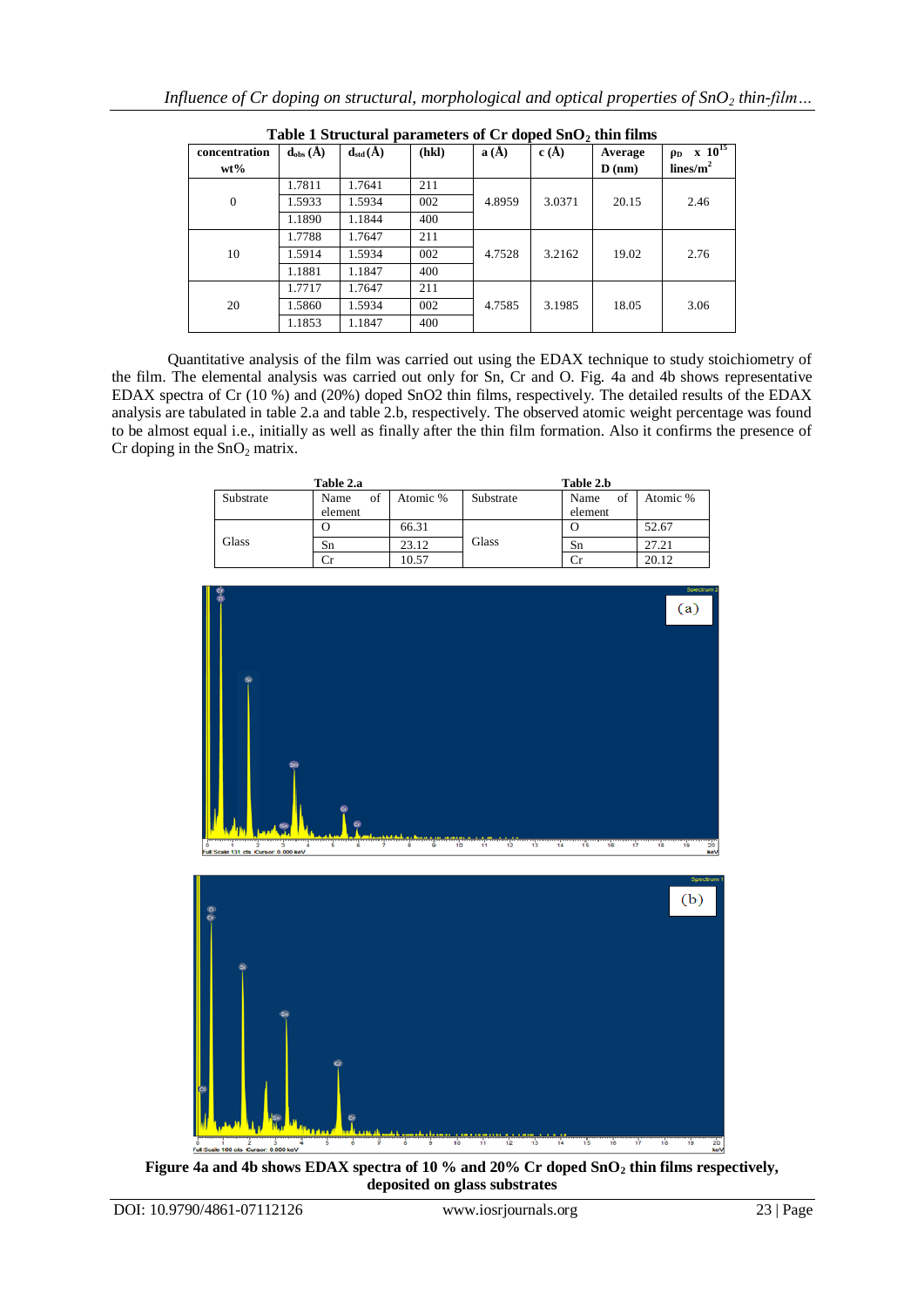

**Fig. 5a and 5b shows SEM image of Cr (10 % and 20 %)) doped SnO<sup>2</sup> thin films deposited on glass substrates.**

Fig. 5a and 5b shows the scanning electron microscope (SEM) images of the Cr doped  $SnO<sub>2</sub>$  films with 10% and 20% concentrations, respectively. The surface of the film is smooth, and the film displays a homogeneous crack-free appearance in all scanned areas of the sample. Spherical ball shaped grains of different sizes were seen in both the images. Also, it was found that on an average the calculated grain size was smaller in case of for 20% Cr:SnO<sub>2</sub> thin films as compared to  $10\%$  Cr:SnO<sub>2</sub> thin films. Thus it was clear that with more incorporation of  $Cr$ , the grain size of  $SnO<sub>2</sub>$  reduces suggesting that the dopant influences the grain growth of SnO2 material. The reduction in particle size is quite gradual with dopant concentration which is in agreement with XRD results. The lower grain growth inhibition may be attributed to the increased nucleation sites that results from higher stacking fault energy due to Cr addition into the  $SnO<sub>2</sub>$  matrix.

The fundamental absorption corresponding to the optical transition of the electrons from the valence band to the conduction band can be used to determine the nature and values of the optical band gap  $E<sub>g</sub>$  of the films. Depending on the characteristic property of the material, different theoretical equations were used to calculate the absorption coefficient  $(\alpha)$  value as a function of photon energy (hv). The direct allowed optical band-gap of  $SnO<sub>2</sub>$  and  $Cr:SnO<sub>2</sub>$  thin films should be determined with the help of the equation given below

$$
\alpha = \frac{A(hv - E_g)^{n/2}}{hv}
$$
 ... ... ... ... ... ... ... ... ... ... ... ... (1)

where ' $\alpha$ ' is the absorption coefficient, 'K' is a constant and ' $E_g$ ' is the band-gap of the material. The exponent 'n' is equal to 1 or 4 for the direct or indirect transition, respectively. Many groups have used the above formula to calculate the band-gap of Cr doped  $SnO<sub>2</sub>$  films and reported that Cr doped  $SnO<sub>2</sub>$  is a direct band-gap material. The band-gap can be deduced from a plot of  $(ahv)^2$  versus photon energy (hv). Figure 6 shows the plot  $(ahv)^2$ versus photon energy (hv) for pure and Cr doped SnO<sub>2</sub> films. The linear fits for these plots are also shown in this figure. The  $E_g$  value for pure SnO<sub>2</sub> has been reported to be in the range 3.8–4.0  $\pm$  0.2 eV, which depends on the preparation method and deposition conditions [22-25]. In our experiment, for pure SnO<sub>2</sub> films a band-gap of  $E<sub>g</sub> = 3.18$  eV (see inset of Fig. 6), has been obtained, which is in good agreement with the previously reported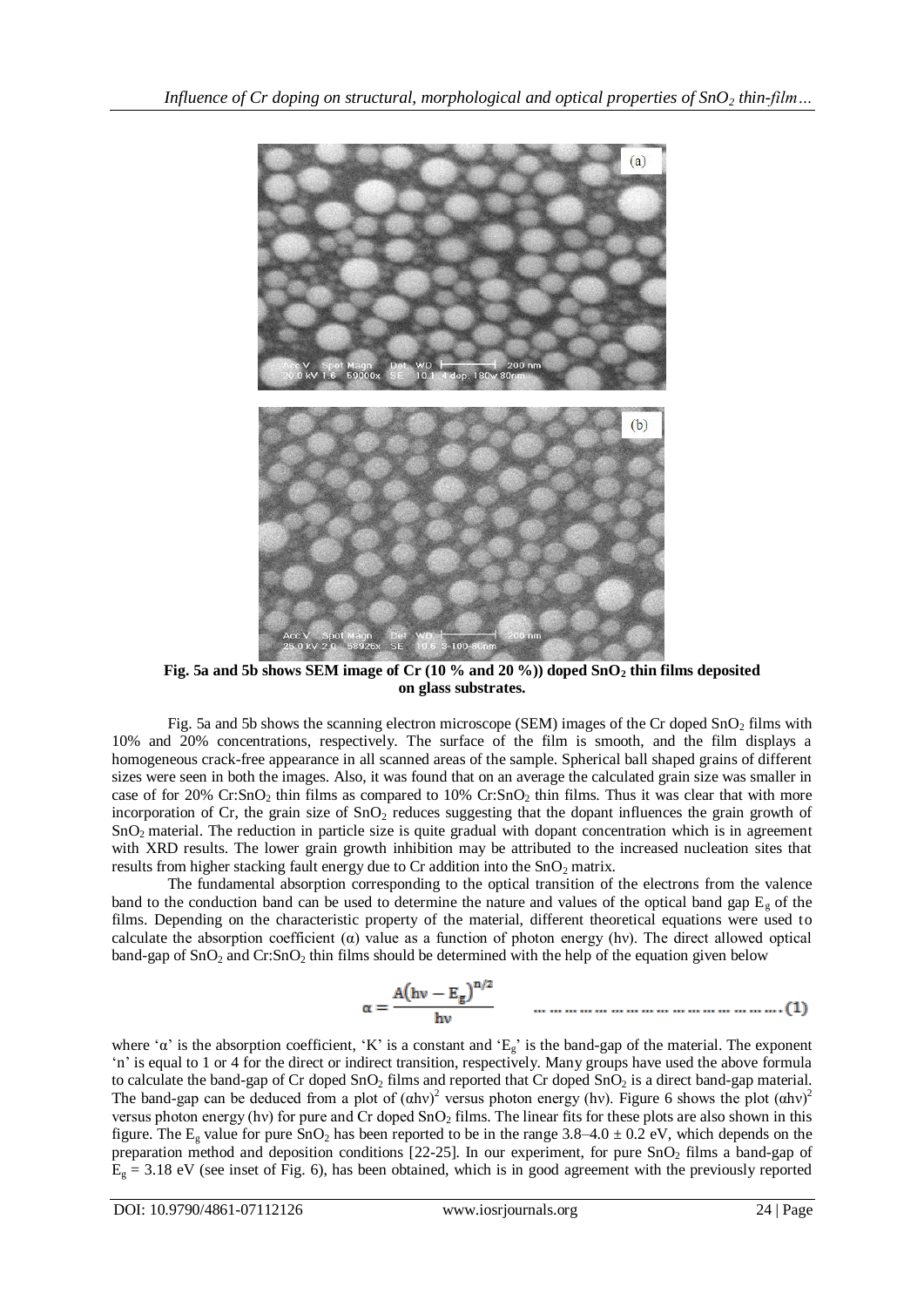values [26]. From figure 6, it is also clear that the band gap of the films increases upon increasing Cr concentration in the precursor solution. The absorption edge of Cr doped  $SnO<sub>2</sub>$  is largely blue-shifted from the absorption edge of pure SnO<sub>2</sub>. Similar result was reported for the Eu<sup>3+</sup>-doped SnO<sub>2</sub> thin film [27].



**Fig. 6 Plot of (**α**h**ν**) 2 versus photon energy (h**ν**) for Cr (10 % and 20 %) doped SnO<sup>2</sup> films deposited on glass substrates. Inset shows the plot of**  $(\alpha h\nu)^2$  **versus photon energy**  $(h\nu)$  **for pure**  $SnO_2$  **film.** 

### **IV. Conclusion**

Finally, we can conclude that, the structural, morphology and optical properties confirms proper doping of Cr into the SnO<sup>2</sup> thin film deposited by cost effective technique i.e. spray pyrolysis. From this study it reveals that the properties of  $Cr:SnO_2$  thin films have greatly improved with the increase in the doping percentage of  $Cr$ , which is rather very useful from application point-of-view.

#### **Acknowledgements**

One of the authors (RRK) is thankful to the Chairman and the Principal, G. T. Patil College, Nandurbar (M.S.) India, for motivating to carry out this research work. In addition, special thanks to Head, Department of Physics, Dr. Babasaheb Ambedkar Marathwada University, Aurangabad and Dr. D. M. Phase, Dr. N. P. Lalla and Vinay Ahire for providing characterization facilities with valuable suggestions.

#### **References**

- [1]. S. Chakraborty, A. Sen and H.S. Maiti, Selective detection of methane and butane by temperature modulation in iron doped tin oxide sensors[, Sensors and Actuators B: Chemical,](http://www.sciencedirect.com/science/journal/09254005) 115(2), 2006, 610-613.
- [2]. Y. Li. Liu, H.F. Yang, Yu Yang, Z.M. Liu, G.Li Shen and R.Q. Yu, [Gas sensing properties of tin dioxide coated onto multi-walled](http://www.sciencedirect.com/science/article/pii/S0040609005021012)  [carbon nanotubes,](http://www.sciencedirect.com/science/article/pii/S0040609005021012) Thin Solid Films, 497, 2006, 355–360.
- [3]. [A. Salehi,](http://www.sciencedirect.com/science/article/pii/S0925400503004908) A highly sensitive self heated SnO<sub>2</sub> carbon monoxide sensor[, Sensors and Actuators B: Chemical,](http://www.sciencedirect.com/science/journal/09254005) 96, 2003, 88-93.
- [4]. Q. Dong, H. Su, D. Zhang and F. Zhang, Fabrication and gas sensitivity of SnO<sup>2</sup> hierarchical films with interwoven tubular conformation by a biotemplate-directed sol–gel technique, Nanotechnology, 17, 2006, 3968.
- [5]. M.A. Dal Santos, A.C. Antunes, C. Ribeiro, C.P.F. Borges, S.R.M. Antunes, A.J. Zara and S.A. Pianaro, [Electric and morphologic](http://www.sciencedirect.com/science/article/pii/S0167577X03003288)  properties of SnO<sup>2</sup> [films prepared by modified sol–gel process,](http://www.sciencedirect.com/science/article/pii/S0167577X03003288) [Materials Letters,](http://www.sciencedirect.com/science/journal/0167577X) [57\( 28\)](http://www.sciencedirect.com/science/journal/0167577X/57/28), 2003, 4378–4381.
- [6]. K. Jain, R.P. Pant and S.T. Lakshmikumar, Effect of Ni doping on thick film SnO<sub>2</sub> gas sensor, [Sensors and Actuators B: Chemical,](http://www.sciencedirect.com/science/journal/09254005) 113(2), 2006, 823-829.
- [7]. N.S. Ramgir, I.S. Mulla and K.P. Vijayamohanan, [A room temperature nitric oxide sensor actualized from](http://www.sciencedirect.com/science/article/pii/S0925400505000043) Ru-doped SnO<sub>2</sub> [nanowires,](http://www.sciencedirect.com/science/article/pii/S0925400505000043) [Sensors and Actuators B: Chemical,](http://www.sciencedirect.com/science/journal/09254005) 107(2), 2005, 708-715.
- [8]. [N. Sankara Subramanian,](http://link.springer.com/search?facet-author=%22N.+Sankara+Subramanian%22) [B. Santhi,](http://link.springer.com/search?facet-author=%22B.+Santhi%22) [T. Sornakumar,](http://link.springer.com/search?facet-author=%22T.+Sornakumar%22) [G. Karthik Subbaraj,](http://link.springer.com/search?facet-author=%22G.+Karthik+Subbaraj%22) [C. Vinoth,](http://link.springer.com/search?facet-author=%22C.+Vinoth%22) [G. Murugan,](http://link.springer.com/search?facet-author=%22G.+Murugan%22) [Studies on pyrolytically sprayed](http://link.springer.com/article/10.1007/BF02382829)  SnO<sup>2</sup> and Sb-SnO<sup>2</sup> [thin films for LPG sensor applications,](http://link.springer.com/article/10.1007/BF02382829) [Ionics,](http://link.springer.com/journal/11581) 10, 2004, 273-282.
- [9]. M.C. Horrillo, A. Serventi, D. Rickerby and J. Gutierrez, [Influence of tin oxide microstructure on the sensitivity to reductor gases,](http://www.sciencedirect.com/science/article/pii/S0925400599001069) [Sensors and Actuators B: Chemical,](http://www.sciencedirect.com/science/journal/09254005) 58, 1999, 474-477.
- [10]. [A Salehi](http://www.sciencedirect.com/science/article/pii/S0040609002006260) , [Selectivity enhancement of indium-doped SnO](http://www.sciencedirect.com/science/article/pii/S0040609002006260)<sub>2</sub> gas sensors[, Thin Solid Films,](http://www.sciencedirect.com/science/journal/00406090) 416, 2002, 260–263.<br>[11]. A. Rosental, A. Tarre, A. Gerst, T. Uustare and V. Sammelselg, Atomic-layer chemical vapor deposition
- A. Rosental, A. Tarre, A. Gerst, T. Uustare and V. Sammelselg, [Atomic-layer chemical vapor deposition of SnO](http://www.sciencedirect.com/science/article/pii/S0925400501007468)<sub>2</sub> for gas-sensing [applications,](http://www.sciencedirect.com/science/article/pii/S0925400501007468) [Sensors and Actuators B: Chemical,](http://www.sciencedirect.com/science/journal/09254005) 77, 2001, 297-300.
- [12]. A. Bhardwaj, B. K. Gupta, A. Raza, A. K. Sharma and O. P. Agnihotri, Fluorine-doped SnO<sub>2</sub> [films for solar cell application,](http://www.sciencedirect.com/science/article/pii/0379678781900144) Solar Cells, 5, 1981, 39-49.
- [13]. S. B. Ogale, R.J.Choudhary, J.P.Buban, S.E.Lofland, S.R.Shinde, S.N. Kale, V.N.Kulkarni, J.Haggins, C.Lanci, J.R.Simpson, N.D.Browning, S.Das Sharma, H.D.Drew, R.L.Greene and T.Venkatesan, High Temperature Ferromagnetism with a Giant Magnetic Moment in Transparent Co-doped SnO<sub>2−δ</sub>, Phys. Rev. Lett., 91, 2003, 077205.
- [14]. J. M. D. Coey, A. P. Douvalis, C. B. Fitzgerald, and M. Venkatesan, [Ferromagnetism in Fe-doped SnO](http://scholar.google.co.in/citations?view_op=view_citation&hl=en&user=aIc4NZIAAAAJ&citation_for_view=aIc4NZIAAAAJ:9yKSN-GCB0IC)<sub>2</sub> thin films, Applied Physics Letters, 84 (8), 2004, 1332-1334.